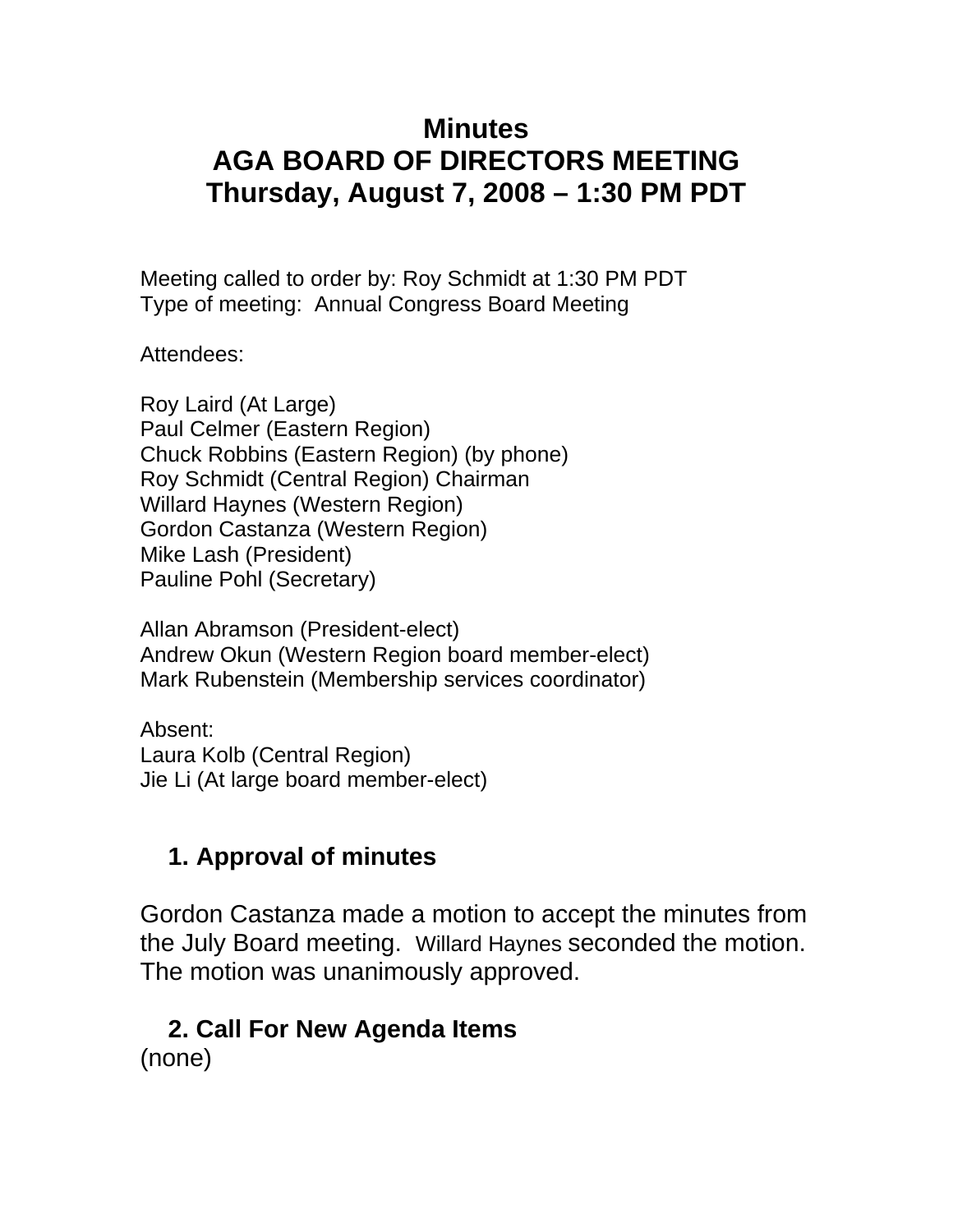## **3. Recognition of new/re-elected directors**

Roy Schmidt introduced new board member Andrew Okun who was elected West Coast Representative replacing Gordon Castanza and Allan Abramson, who will be the new president effective September 1, 2008. Schmidt noted that Jie Li, the new At Large board member was unable to attend or call in. Schmidt recognized outgoing Directors Roy Laird and Gordon Castanza, thanking them for their contributions to the governance of the AGA. Laird has held key leadership positions in the AGA over many years, including president and chairman of the board. Castanza has been a tireless proponent of honesty, openness, and trust in AGA governance. The Board gave them a round of thanks, with the hopes that both would continue to support the AGA as volunteers and organizers.

# **4. President's Report**

Mike Lash presented his monthly report:

### **a) Tournaments**

World Mind Sports Games (WMSG) –Lash reported that the final stages of preparation for the games are underway. Uniforms have been ordered, and replicas of the uniforms will be sold on the new online store. The fund raising effort produced \$15,000 so far, and is continuing. Lash hopes the uniform sales will keep the tournament from going over budget.

## **b) Website**

Lash reported that the website is not on-line yet, because of complications with the membership database. He had a meeting with Paul Matthews about getting the ratings database coordinated with the new website. Matthews said the ratings database will be open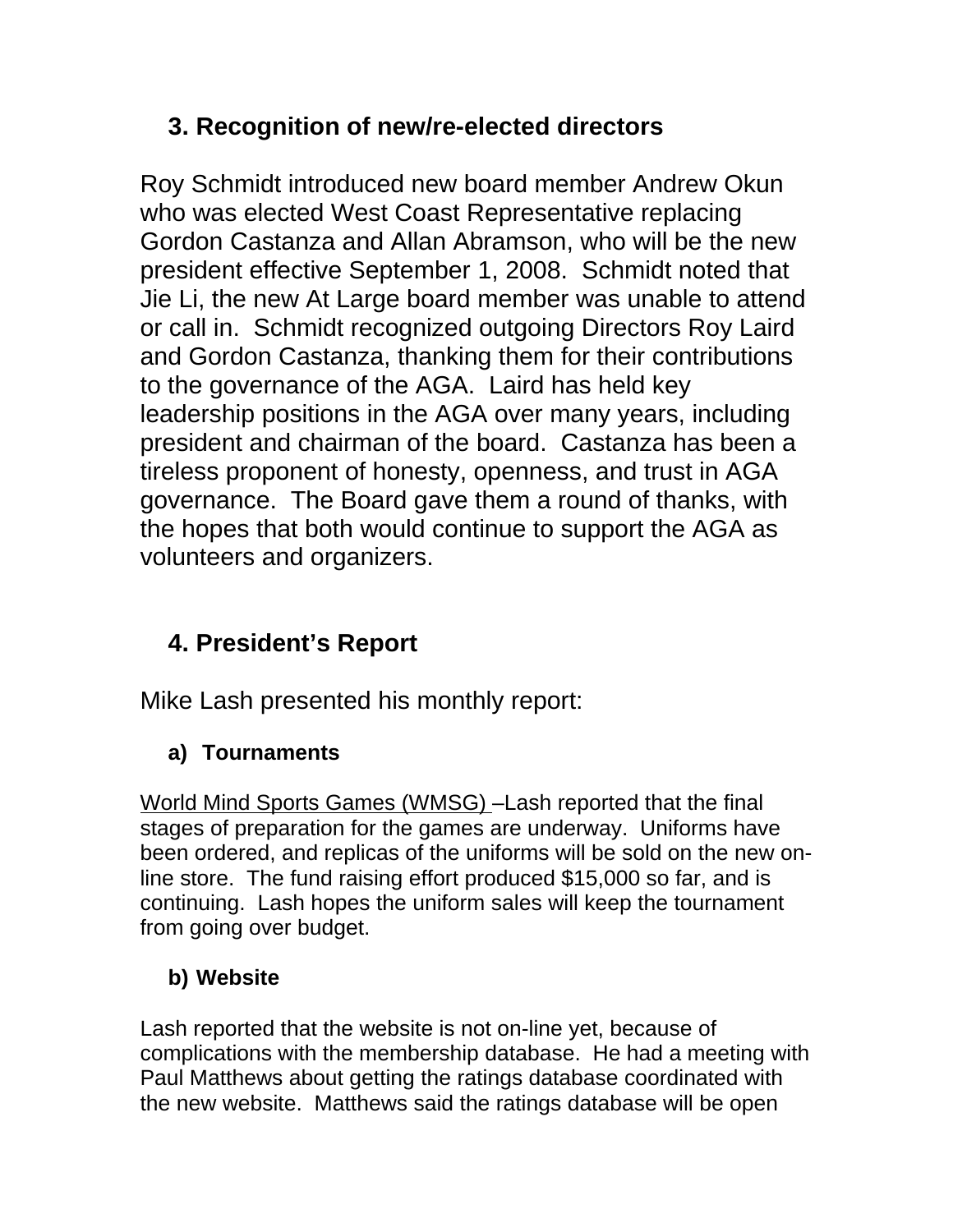source and accessible through the new website. Steve Colburn was appointed by Lash as the new webmaster. Colburn is adding new and exciting features to the website, in addition to the members-only section that will add value to our members and may attract new members.

#### **c) Ing Funding**

We have not received the \$45,000 Congress Support that we have requested yet, but Lash is working with Dr. Ernest Brown to get support for the Redmond Cup (\$5000), the North American Ing Masters Tournament (NAIMT) (\$23,000), and Youth Scholarship (\$17,000). The US Youth Go Championship funding has already been received and spent.

Adam Bridges, the AGA Treasurer, gave Lash a detailed report of the Ing funding and spending over the past few years. The data shows a surplus of unused Ing funds of \$12,891, which will be used only on Ing Programs that can be funded directly with the surplus or go over budget. Lash hopes to get a complete spreadsheet with more detailed historical spending records completed before he leaves office in September.

#### **d) Transition to new President**

Lash reported that he has had several meetings in-person and over the phone with president-elect Allan Abramson. He is confident the transition will continue to go smoothly. The focus now is on filling staff positions and getting programs underway. Allan Abramson added that Lash has been open and helpful, and he is confident the transition will go smoothly. He thanked Lash for all of the support he has received.

Lash said he will send all of his papers to the archivist.

Lash thanked the Board members for the tremendous support he has felt over the past four years. Roy Schmidt thanked Lash on behalf of the Board for the impressive work, ideas, programs, and initiatives he has been responsible for over the past four years. Roy Laird seconded Schmidt's remarks and the Board cheered for Lash.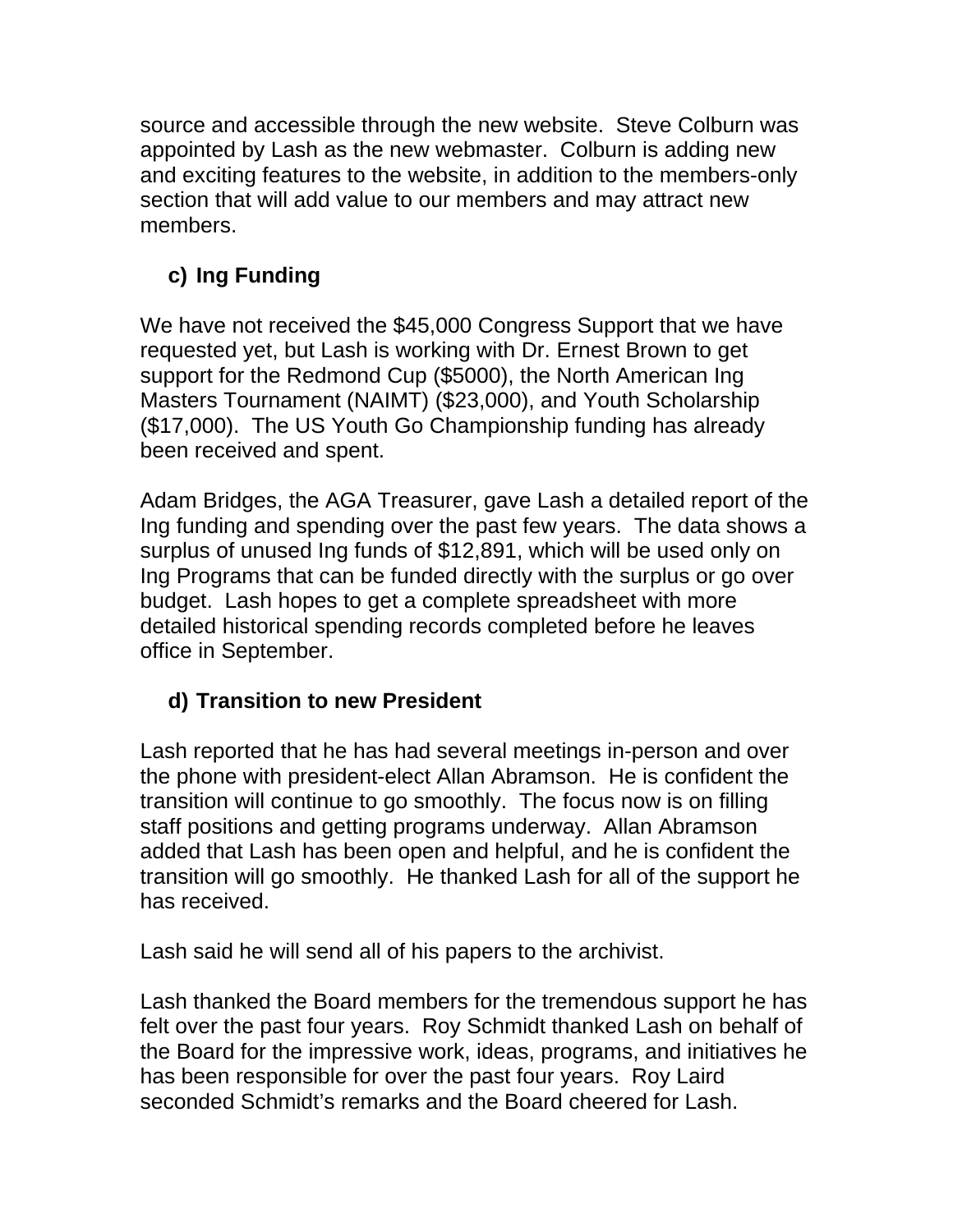(End of President's report)

### **5. Old Business**

#### Revision of 2-event policy and procedures for selecting international representatives

Schmidt said the controversial clause in the policy is whether players ineligible to win a tournament leading to representing the U.S. at an international tournament should be allowed to participate in the tournament. Since there may be prize money for participating, a player may want to compete in the tournament even if they are not eligible to win.

Laird explained that the title of this item is something of a misnomer, since revision of the 2-event policy is not under consideration, and agreed that Chairman Schmidt had accurately described the most controversial revision. The current policy does not specify whether ineligible players who are otherwise eligible to participate in qualification tournaments, such as Ming-jiu Jiang in the Fujitsu, should be invited or not. The proposed change would specify that such players would NOT be invited. Laird explained that this addition basically ensures that no ineligible player wins the event, eliminating possible confusion over selecting a lower finishing player, and basically makes room for one more player at the bottom of the field. He also stated that top players naturally favor being able to play, and argue that players in qualification tournaments should face the strongest possible competition as they prepare, and the strongest players should also have more opportunities to play and further sharpen their skills; however, the proposed revision would not favor this viewpoint.

Laird also noted the addition of an endorsement section; all eligible players would be required to sign a statement that they have read and understand the policies and procedures.

Gordon Castanza made a motion to accept the new policy. Laird seconded the motion.

Schmidt asked if there was further discussion.